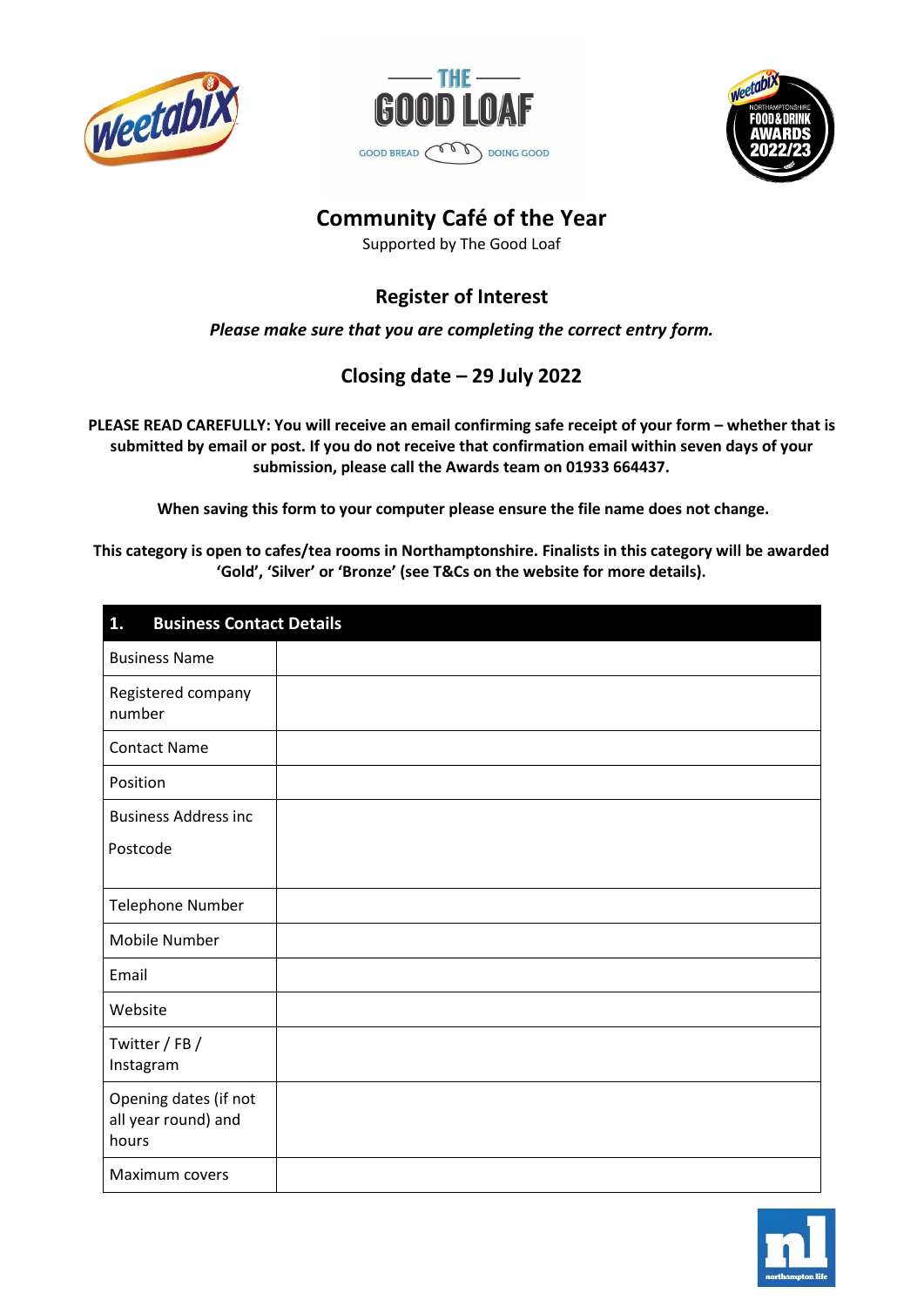





### **2. Type of venue entered**

To make sure that you entering the category correctly, please tick the appropriate following statements. Tick all that apply. This entry relates to a café/tea room which:-

- Is independent of a major chain
- Is part of a small, local chain (no more than six outlets)
- Is part of a larger visitor attraction (e.g. country park, stately home etc)
- Is a community café (i.e. serves a community in Northamptonshire)

#### **Data Protection**

By entering the Awards, you agree for us to store your details on our database and for us to contact you regarding all matters relating to the Awards. The database is accessed only by the Awards team and will not be shared with third parties, unless stated. If we are working with a partner whose work we believe may be of interest to you, we might share their information with you. If you would prefer not to be sent additional information by email, please let us know. You can be removed from the Awards database at any time – please just email

[sophie@themallowscompany.com](mailto:sophie@themallowscompany.com) with UNSUBSCRIBE in the subject box and your name and contact details in the email.

| <b>Declarations</b>                                                                                                                                                                                                                                                                                                    | Yes | <b>No</b> |
|------------------------------------------------------------------------------------------------------------------------------------------------------------------------------------------------------------------------------------------------------------------------------------------------------------------------|-----|-----------|
| The details provided on this form and all supporting evidence are correct to the best of<br>my knowledge and are submitted in accordance with the published Northamptonshire<br>Food & Drink Awards 2022/23 rules.                                                                                                     |     |           |
| I agree to the details of my entry being passed to the category sponsors, to Trading<br>Standards and my local council's Environmental Health Department.                                                                                                                                                              |     |           |
| I confirm the venue holds a Food Hygiene Rating Scheme score of 3 (General<br>Satisfactory) or above.                                                                                                                                                                                                                  |     |           |
| I authorise that my details may be subject to checks with Trading Standards and my<br>local Council's Environmental Health Department to disclose to the organisers and<br>judges of Northamptonshire Food & Drink Awards any relevant significant history,<br>complaints, or breaches of relevant Regulations or law. |     |           |
| If shortlisted, I agree to provide (up to) four 'meals' free of charge for the second stage<br>of Mystery Shopping (see T&Cs for more details).                                                                                                                                                                        |     |           |
| I agree to participate in awards-related publicity.                                                                                                                                                                                                                                                                    |     |           |
| Neither I nor anyone connected with my company has attempted to or will attempt to<br>influence the organizers, judges, or promoters, or in any way bring the Awards into<br>disrepute.                                                                                                                                |     |           |
| I confirm this entry complies with the letter and spirit of the rules of the competition.                                                                                                                                                                                                                              |     |           |

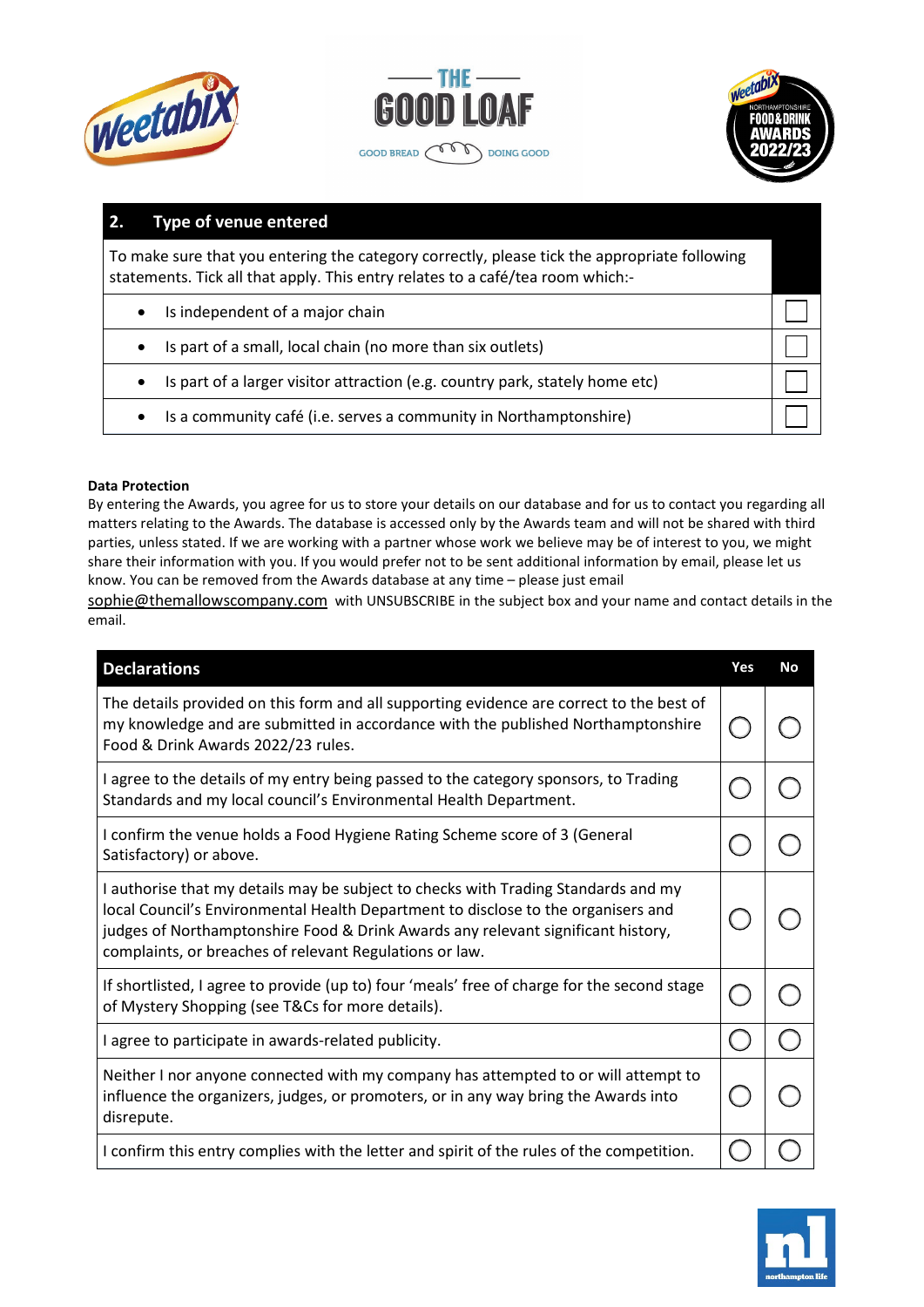





| I'm happy to receive emails relating to Food and Drink in Northamptonshire, including<br>the Weetabix Northamptonshire Food and Drink Awards |  |  |
|----------------------------------------------------------------------------------------------------------------------------------------------|--|--|
| By entering, I am 'opting-in' to the Awards contacts database                                                                                |  |  |
| Please send me emails about my entry into this competition only.                                                                             |  |  |

By typing/signing your name below, you are certifying that all the details submitted are correct to the best **of your knowledge.**

**Signed: Date:**

This form can be submitted by hand, post, or completed online. The Mallows Company, Arch Villa, 23, High Street, Bozeat, Northamptonshire, NN29 7NF Tel: 01933 664437. Email: [sophie@themallowscompany.com](mailto:sophie@themallowscompany.com)